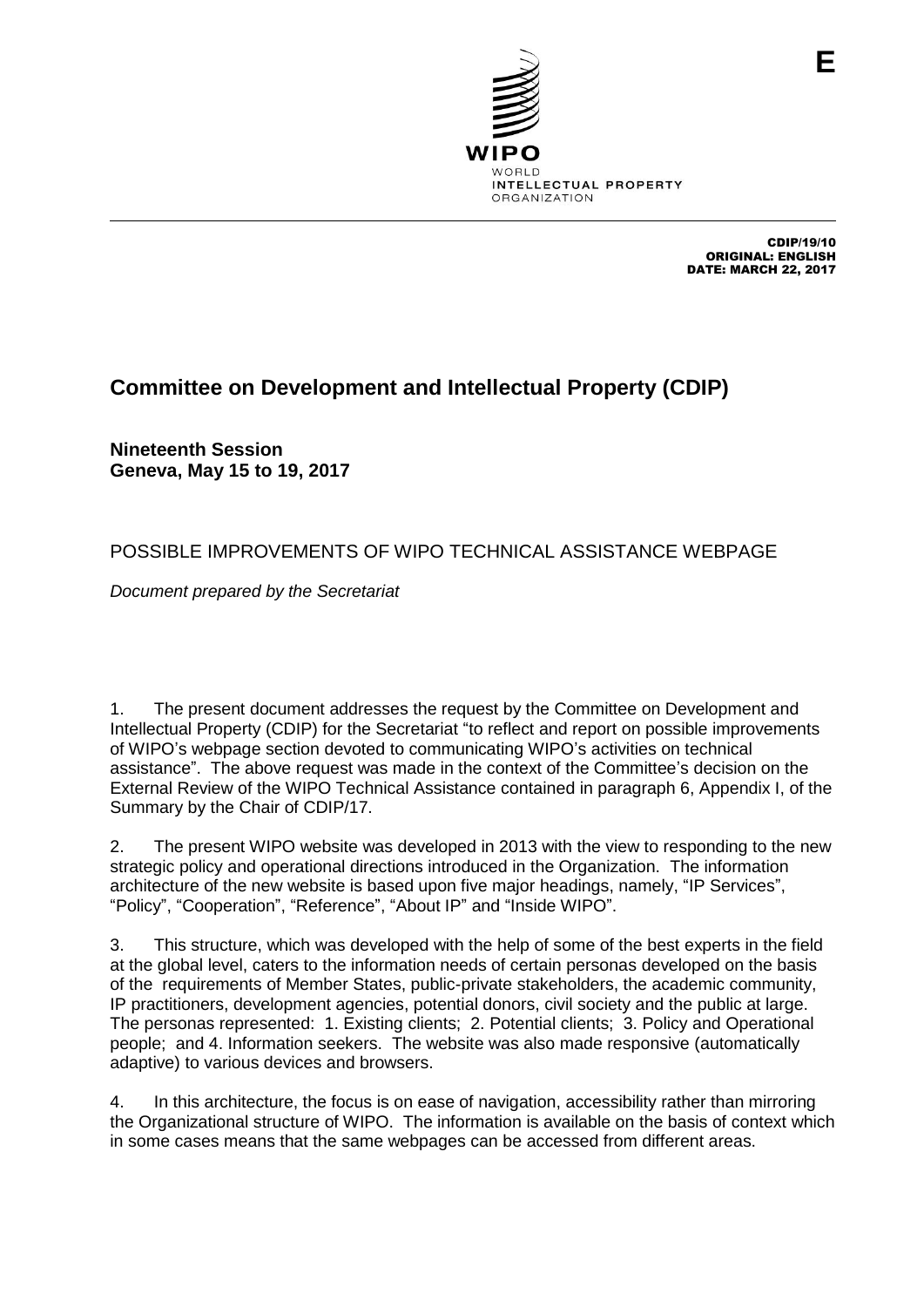5. Under this architecture, most of the information related to what can be considered as Technical Assistance and Capacity Building resides under the heading of "Cooperation", with three sub-headings namely, "Development", "Global Cooperation" and "Cooperation With". The following is a brief description of the information available under this heading:

Cooperation => Development

(i) Development Agenda – provides information on the implementation of the DA recommendations, including those related to Cluster A on Technical Assistance and Capacity Building.

(ii) Support to Operations of IP Offices – provides a description and detailed listing of available "Business software solutions for IP offices". This section also describes the "Project management and methodology" followed, and highlights the principles that govern WIPO's assistance in this field.

(iii) Capacity Building – includes activities that are inherent to Technical Assistance, such as training in legal, technical and practical aspects of IP. It also contains a list of the WIPO Academy programs.

(iv) Legislative & Policy Advice – highlights WIPO's advice on the design of laws and on IP enforcement.

(v) IP Strategies – provides information on WIPO's assistance in and methodology for the development of national IP strategies.

Cooperation => Global Cooperation

 $IP$  Infrastructure – provides access to a number of databases that facilitate Technical Assistance as well as capacity building services such as business systems for IP offices.

(ii) Building Respect for IP – describes WIPO's work towards increased understanding and respect for IP, including "Raising awareness" activities.

(iii) Multi-stakeholder Programs – provides links to the three platforms WIPO GREEN, WIPO Re:Search and the "Accessible Books Consortium (ABC)".

Cooperation => Cooperation With

(i) Countries & Regions – provides an overview of WIPO's cooperation with "individual countries, country groups, and regions". It also provides links to WIPO Regional Bureaus in Africa, Arab countries, Asia and the Pacific, Latin America and the Caribbean but also WIPO's Division for Least Developed Countries, Department for Transition and Developed Countries and South-South Cooperation.

6. As stated above, most of the information that might be of interest to individuals and entities looking for information related to Technical Assistance and Capacity Building is available under the heading "Cooperation". However, as a number of other Programs and Sectors also provide assistance to Member States, the information under the heading "Cooperation" alone does not provide a comprehensive picture. The following is some of the information that could be of potential interest to the stakeholders of Technical Assistance and Capacity Building: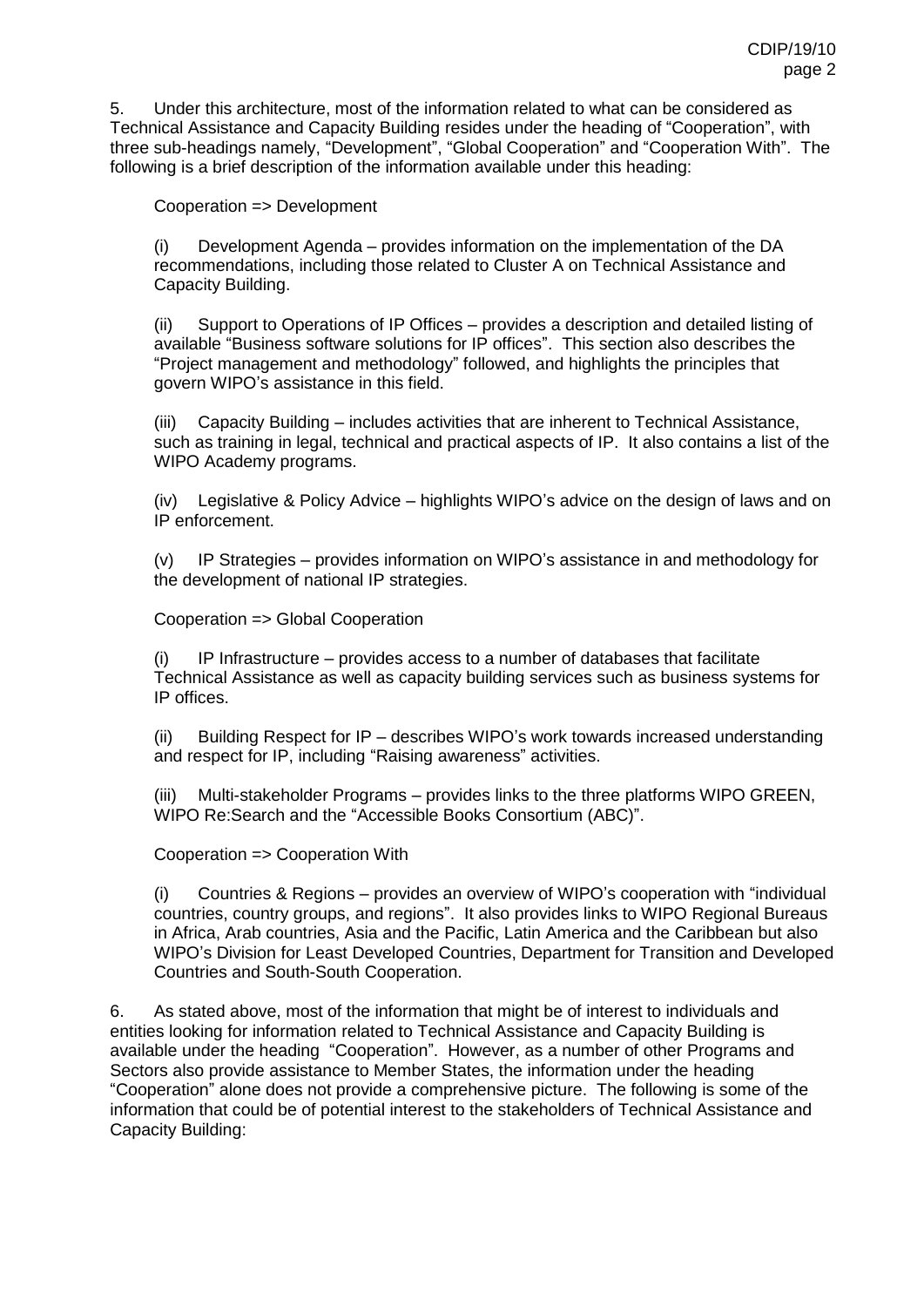Policy => IP and Other Policy Topics

(i) Several sections under this sub-heading contain information that might pertain to Technical Assistance and Capacity Building, such as seminars and workshops within the context of *inter alia* "Traditional Knowledge", "Economics" and "Competition Policy". Under the sections "Global Health" and "Climate Change", access is provided to the platforms WIPO GREEN and WIPO Re:Search. The section "IP Policies for Universities and Research Institutions" provides information on "Awareness raising" activities, "Capacity building" and a "Database on IP policies".

## Reference => multiple sub-headings

(i) Several databases are listed under this heading including the "PATENTSCOPE" which provides access to patent documents of participating national and regional patent offices, the "Global Brand Database", the "Global Design Database" and "WIPO Lex" – a database of national IP laws and treaties. The information given in the section "Standards (WIPO Handbook)" assists IP offices to work more efficiently and harmoniously and simplifies international cooperation. The "WIPO Pearl" portal under "Terminology" is another tool facilitating technical assistance by promoting "accurate and consistent use of terms across different languages".

About IP => Intellectual Property

(i) The sections under this sub-heading contains general information about "Copyright", "Patents", "Trademarks", "Industrial Designs" and "Geographical Indications".

About IP => Training

(i) The sections under this sub-heading provide information about "WIPO Academy" and "Workshops and Seminars".

About IP => Raising Awareness

(i) The sections under this sub-heading provide information about the "World IP Days", "WIPO Magazine", "WIPO Awards", "Outreach campaigns" and "Women in IP".

7. Based on the above findings, it could be concluded that WIPO's Technical Assistance and Capacity Building activities are embedded across the web presence of the Organization and are available for users from different points of access. The following conclusions could be drawn from the above:

(a) As the information related to Technical Assistance and Capacity Building is spread across, some users might find it difficult to navigate through each section and to get a holistic view of the work undertaken by WIPO.

(b) While in some sections the work on Technical Assistance and Capacity Building is particularly highlighted, it is less visible in other sections. In some cases, Technical Assistance related work is not presented in a separate space or with a separate title.

(c) Development Agenda projects related to Technical Assistance and Capacity Building are embedded in the content of the DA webpage, or in other sections of the WIPO website. Hence users may not be able to distinguish the outputs of DA projects related to Technical Assistance and Capacity Building from the outputs of other DA projects.